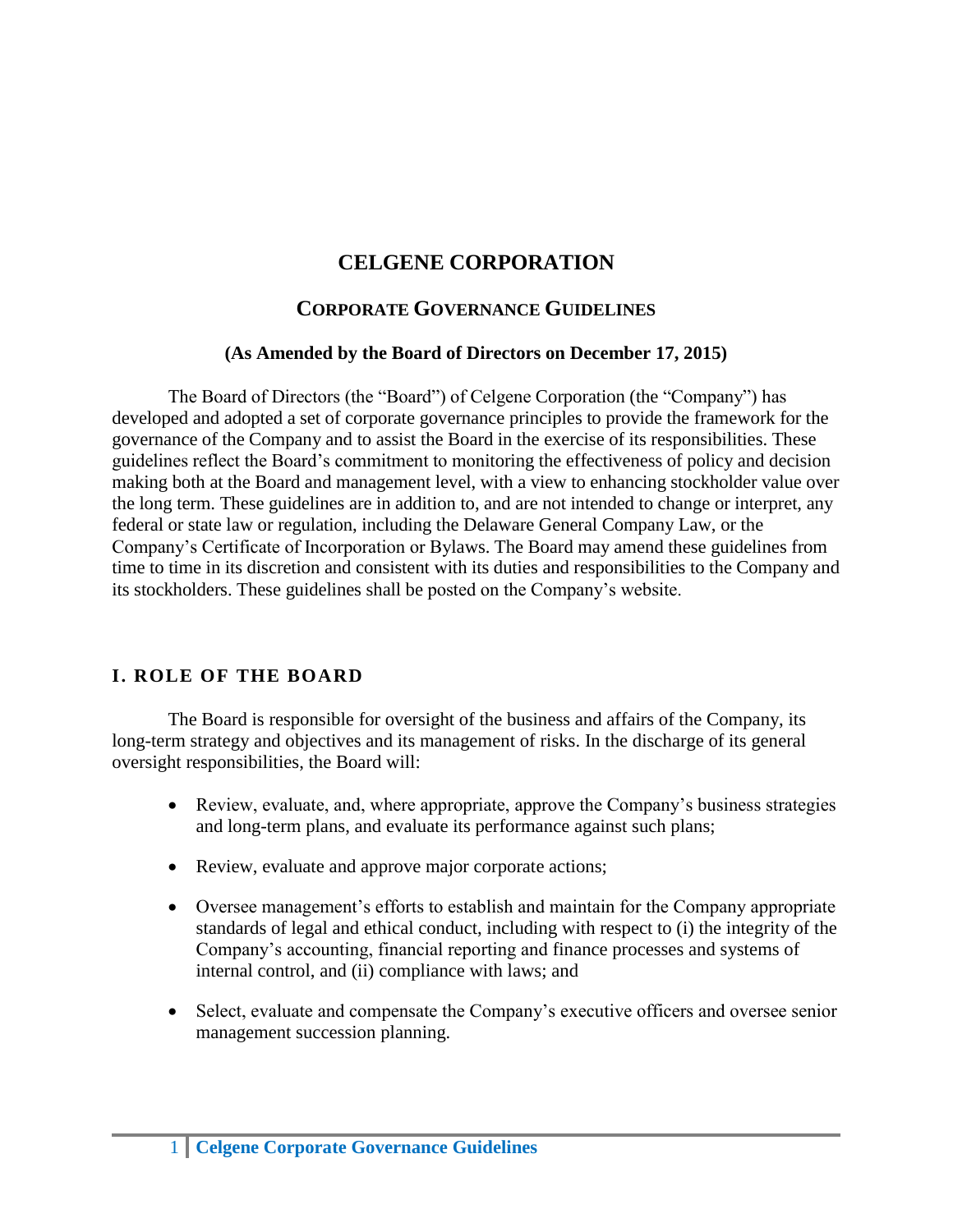### **II. BOARD COMPOSITION**

### A. Director Selection

The Nominating, Governance and Compliance Committee of the Board will consider, and make recommendations to the Board concerning, nominees for election (including those intended to fill vacancies on the Board that may occur between annual meetings of stockholders) and re-election to the Board.

# B. Director Qualifications

1. Independence. In conformity with the requirements of NASDAQ, at least a majority of the members of the Board directors will be independent, as that term is defined by NASDAQ. The Board will affirmatively determine in accordance with NASDAQ requirements that each director designated as independent has no material relationships to the Company that may interfere with the exercise of independent judgment in carrying out the responsibilities of a director.

2. Other Criteria. The Nominating, Governance and Compliance Committee shall periodically assess the Board's composition with a view to identifying the qualifications to be sought in new director candidates. The Nominating, Governance and Compliance Committee shall identify and evaluate candidates for the Board who it believes possess such qualifications. In assessing the qualifications of a director candidate or incumbent director, the Nominating, Governance and Compliance Committee shall consider: (i) the Company's needs with respect to the particular competencies and experience of the members of the Board; (ii) the knowledge, skills and background of director nominees, including experience in relevant functional areas, in light of prevailing business conditions and the knowledge, skills, background and experience already possessed by other members of the Board; (iii) the familiarity of director nominees with the Company's business and businesses similar or analogous to the Company's; (iv) the financial acumen and corporate governance experience of director nominees; and (v) the other commitments of director nominees, including full-time positions, service as a director of other public company boards of directors, and the extent to which such other commitments could materially interfere with his or her service as a director of the Company.

# C. Size of the Board

The Nominating, Governance and Compliance Committee shall consider and make recommendations to the Board concerning the appropriate size and composition of the Board. The number of directors may change from time to time, depending upon the needs of the Board and the availability of qualified candidates.

# D. Term Limits and Retirement Age

Directors are not subject to a term limit or mandatory retirement age; such limits would deprive the Board of the important contribution of directors who have developed, over a period of time, increasing insight into the Company and its operations. As an alternative to term limits,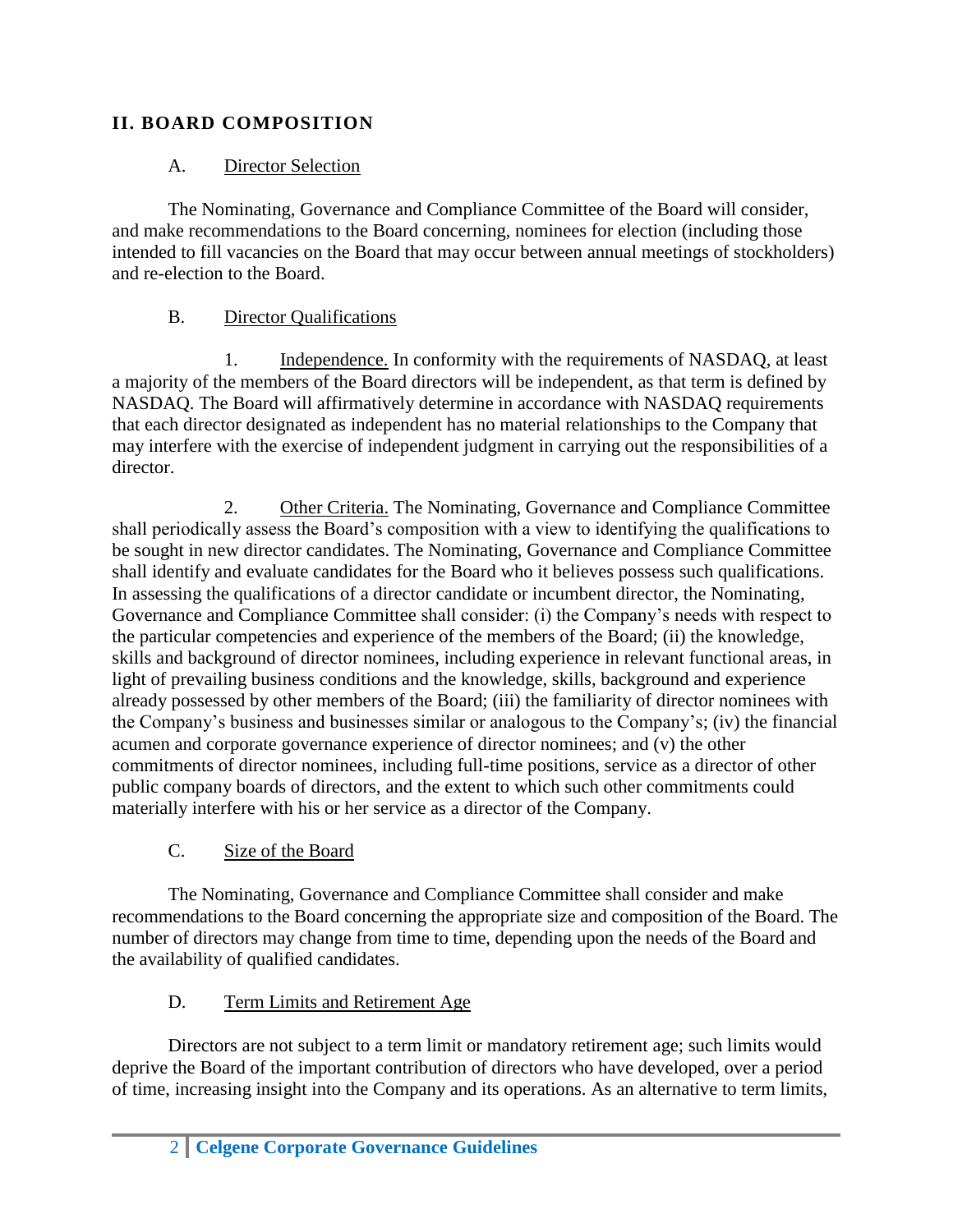the Board will, through the director candidate selection process described herein, strive to ensure that the composition of the Board reflects an appropriate diversity of viewpoints.

### E. Former Officer's Board Membership

When an officer who is also a member of the Board resigns, retires or is otherwise terminated as an officer of the Company, he or she shall offer to resign from the Board. The Nominating, Governance and Compliance Committee will act to determine whether to accept the director's resignation and will submit that recommendation for prompt consideration by the Board, and the Board will act on the Committee's recommendation. The Nominating, Governance and Compliance Committee and the Board may consider any factors they deem relevant in deciding whether to accept the director's resignation.

# F. Majority Voting Standard

Directors shall be elected annually. In accordance with the Company's By-laws, in an uncontested election, a nominee must receive more votes cast for than against his or her election or re-election in order to be elected or re-elected to the Board. The Board expects a director to tender his or her resignation if he or she fails to receive the required number of votes for reelection.

If an incumbent director fails to receive the required vote for re-election, then, within 90 days following certification of the stockholder vote, the Nominating, Governance and Compliance Committee will act to determine whether to accept the director's resignation and will submit that recommendation for prompt consideration by the Board, and the Board will act on the Committee's recommendation. The Nominating, Governance and Compliance Committee and the Board may consider any factors they deem relevant in deciding whether to accept a director's resignation.

The Board's decision-making process and decision regarding whether to accept the director's resignation offer (or the reason(s) for rejecting the resignation offer, if applicable), shall be promptly disclosed to stockholders.

G. Conflicts of Interest

Directors must disclose to the rest of the members of the Board any actual or potential conflict of interest they may have with respect to a matter under consideration by the Board and, if appropriate, recuse themselves from board deliberations of the matter and refrain from voting on a matter on which they may have a conflict.

H. Service on Other Boards of Directors

Directors should not serve on more than six boards of publicly traded companies (excluding non-profits and subsidiaries) unless the Board determines that such service will not impair the ability of such director to effectively perform his or her obligations as a director of the Company.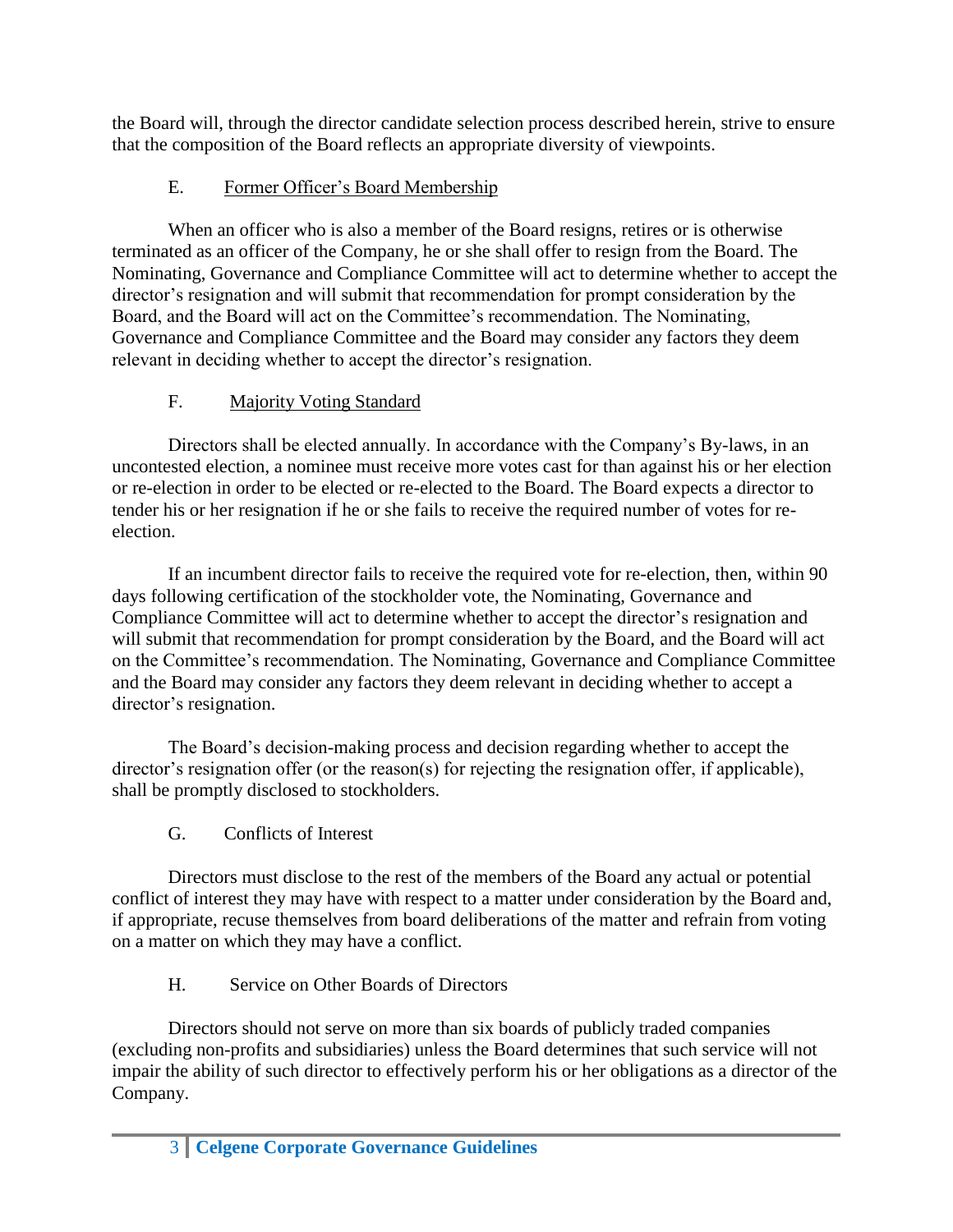### **III. BOARD OPERATIONS**

#### A. Chair of the Board

The Board will decide whether, at any given point in time, the roles of the Chief Executive Officer and Chair of the Board will be separate or combined.

#### B. Independent Lead Director

The Board will designate an independent director as Lead Director who shall provide guidance concerning the agenda for each Board meeting, preside over executive sessions of the independent directors that are held on a regular basis, communicate with the Chair and Chief Executive Officer after each executive session of the independent directors to provide feedback and to effectuate the decisions and recommendations of the independent directors, and act as an intermediary between the independent directors and management on a regular basis and when communication out of the ordinary course is appropriate.

#### C. Board Meetings

1. Director Commitment and Attendance. Absent unusual or unanticipated circumstances, directors are expected to attend all Board meetings and meetings of the committee(s) on which they serve and to attend annual meetings of the Company's stockholders in person.

2. Agenda. The Chair of the Board shall work with the Chief Executive Officer and the Lead Director to establish the agenda for each Board meeting. Any director may suggest items for inclusion on the agenda and may, at any meeting, raise subjects that are not on the agenda for that meeting.

3. Advance Distribution of Board Materials. To the extent practical and appropriate, meeting agendas and information that is important to the Board's understanding of the business to be conducted at a Board or committee meeting, shall be distributed in writing to the directors in advance of the meeting. Any directors may at any time request any additional information regarding the Company and its business that he or she believes may be helpful to his or her understanding of the business to be conducted at a Board or committee meeting.

4. Executive Sessions. The independent directors shall meet regularly in executive session, coincident with regular Board meetings and at other times, as necessary.

### D. Access to Management and Independent Advisors

Each director shall have full access to the executive officers of the Company and the Company's outside advisors and, in doing so, shall use his or her judgment to avoid unnecessary disruption to the business operations of the Company.

Legal counsel, outside accountants, compensation experts and other outside advisors may assist the Board in its consideration of matters. The Board and any Board committee has the right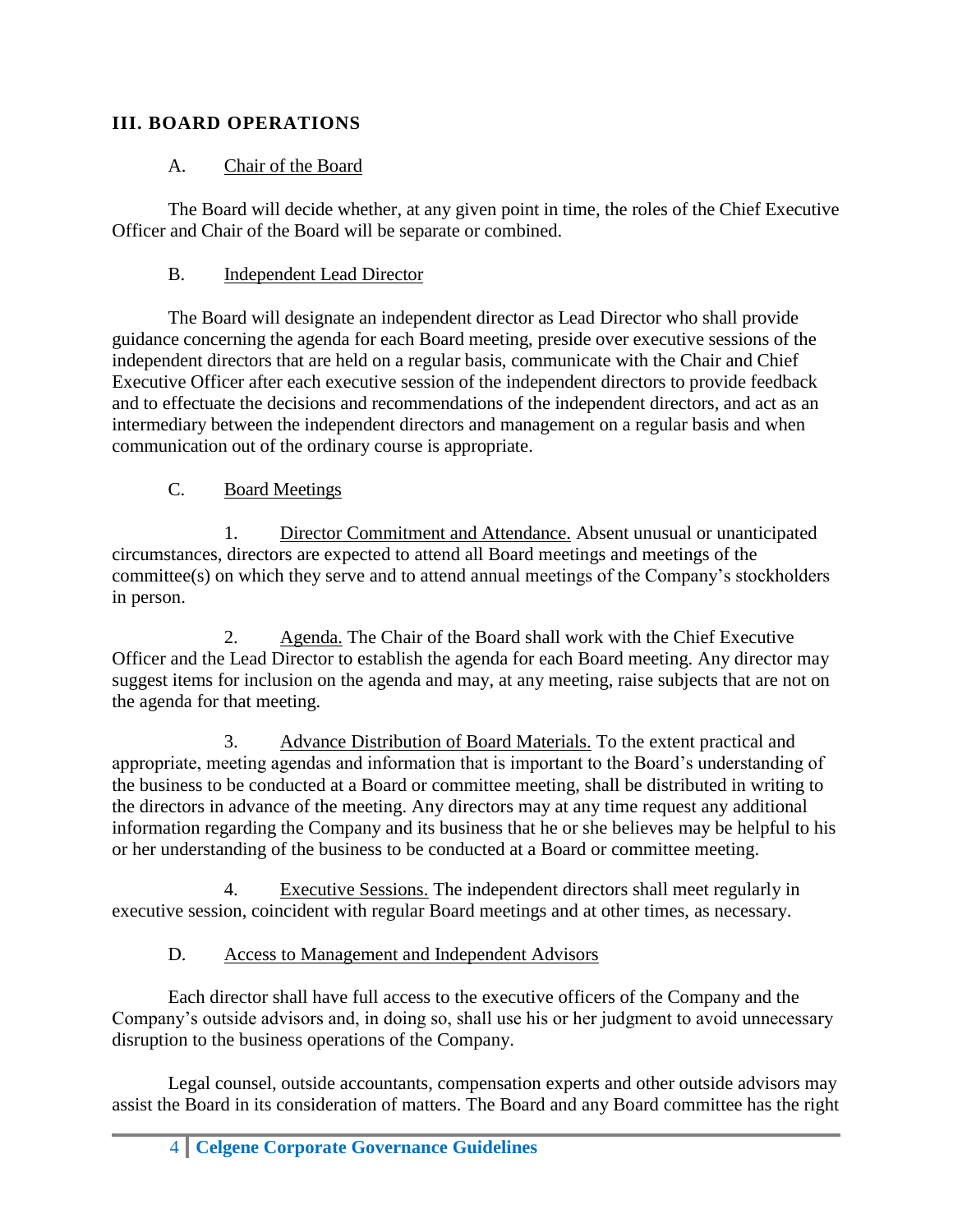to retain, at the Company's expense, outside financial, legal and other outside advisors of its choice with respect to any issues relating to its activities.

### E. Director Education

The Nominating, Governance and Compliance Committee shall assist individual directors in arranging for orientation and/or education that it or the director believes would enhance the director's performance as a member of the Board or any committee of the Board.

# **IV. BOARD COMMITTEES**

# A. Committees and Charters

The Board shall have an Executive Committee, an Audit Committee, a Management Compensation and Development Committee, and a Nominating, Governance and Compliance Committee. Each committee will perform its duties as assigned by the Board in compliance with the Company's By-laws, and shall have a charter that establishes the purposes, goals and responsibilities of the committees as well as the qualifications for committee membership. Committee charters will be posted on the Company's website. The Board may establish or maintain additional permanent or *ad hoc* committees from time to time as it deems appropriate.

# B. Committee Membership

The members of the Audit Committee, Management Compensation and Development Committee and the Nominating, Governance and Compliance Committee shall be independent in accordance with the provisions of the NASDAQ listing requirements and any other applicable rules and regulations. Committee members will be appointed annually by the Board, taking into account the recommendations of the Nominating, Governance and Compliance Committee. Each committee will have a chair designated by the Board, or, if the Board does not do so, the members of each committee shall elect a chair by a vote of the majority of the full committee.

# C. Committee Meetings, Agendas and Reports

The chair of each committee shall preside at each committee meeting and, in consultation with the other members of that committee and in a manner consistent with the committee's charter, shall set the frequency of committee meetings. The chair of each committee, in consultation with members of the committee and the Company's senior management, shall also set the agenda of items to be addressed at each meeting. To the extent practical and appropriate, the chair of each committee shall ensure that the agenda for each meeting is circulated to each committee member in advance of the meeting. Committee members may suggest additional agenda items and may, at any meeting of the Committee, raise subjects that are not on the agenda. Each committee shall report regularly to the full Board with respect to its activities.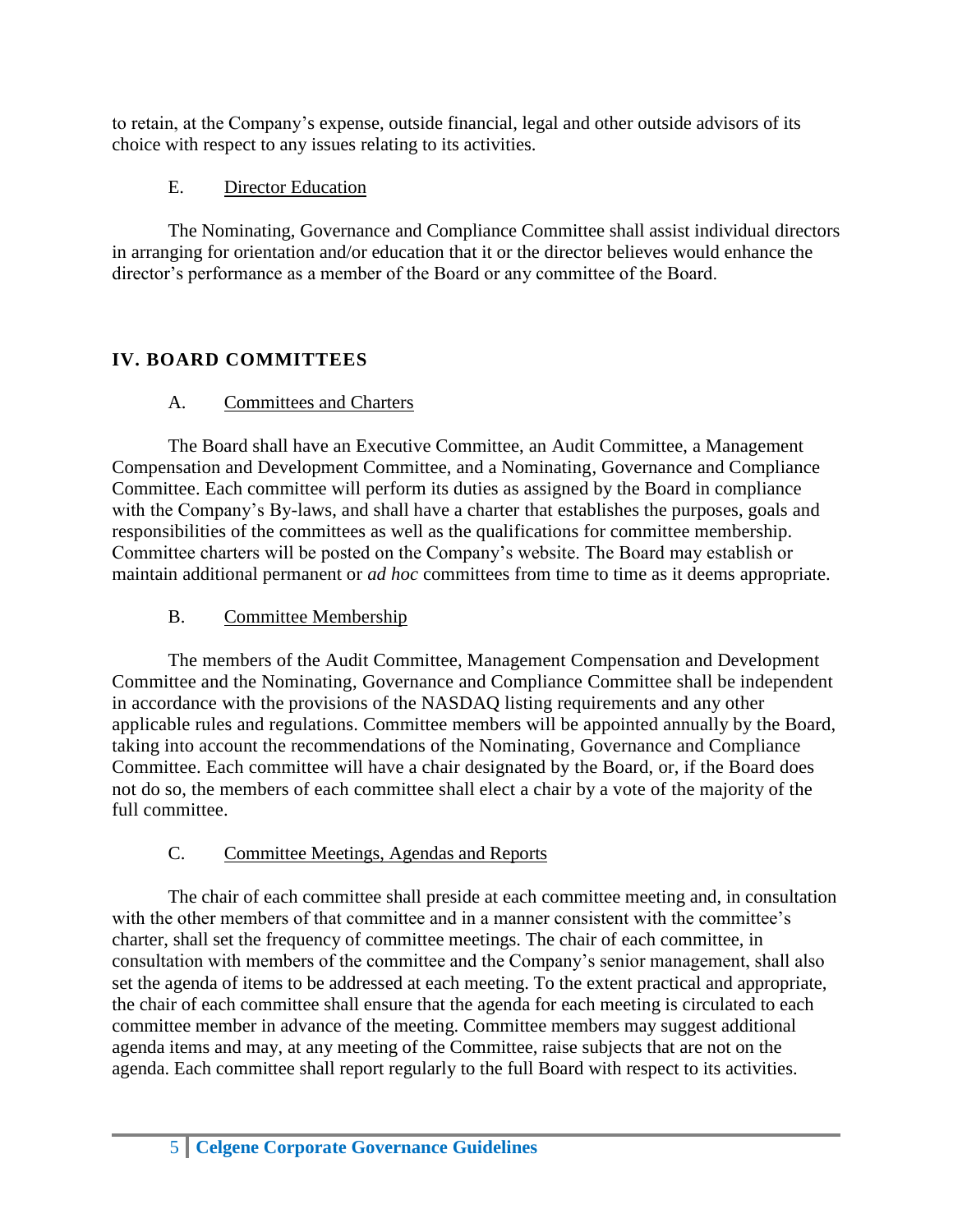### **V. MANAGEMENT EVALUATION AND SUCCESSION PLANNING**

### A. Selection of Chief Executive Officer

The Board selects and evaluates the Company's Chief Executive Officer in the manner that it determines to be in the best interests of the Company's stockholders.

### B. Evaluation of Chief Executive Officer

The Management Compensation and Development Committee shall annually review and make recommendations to the Board concerning the Chief Executive Officer's compensation on the basis of the Company's performance in relation to corporate goals and objectives established or approved by the Board for the most recently completed fiscal year and in relation to proposed corporate goals and objectives for the ensuing year.

# C. Management Succession

The Board is responsible for planning for the succession to the position of Chief Executive Officer. The Nominating, Governance and Compliance Committee shall consider and make recommendations to the Board concerning succession planning for the position of Chief Executive Officer. The Management Compensation and Development Committee shall consider with management succession planning for other senior management positions.

# **VI. DIRECTOR COMPENSATION AND STOCK OWNERSHIP**

# A. Director Compensation

The Board is responsible for determining the level and form of compensation and benefits for directors who are not employees of the Company. The Management Compensation and Development Committee shall consider and make recommendation to the Board concerning such matters. No additional compensation shall be paid to members of management for serving on the Board.

# B. Stock Ownership

Each non-employee director is expected to achieve a target level of Company stock ownership. The Board shall periodically assess the stock ownership guidelines and make such adjustments as it deems appropriate.